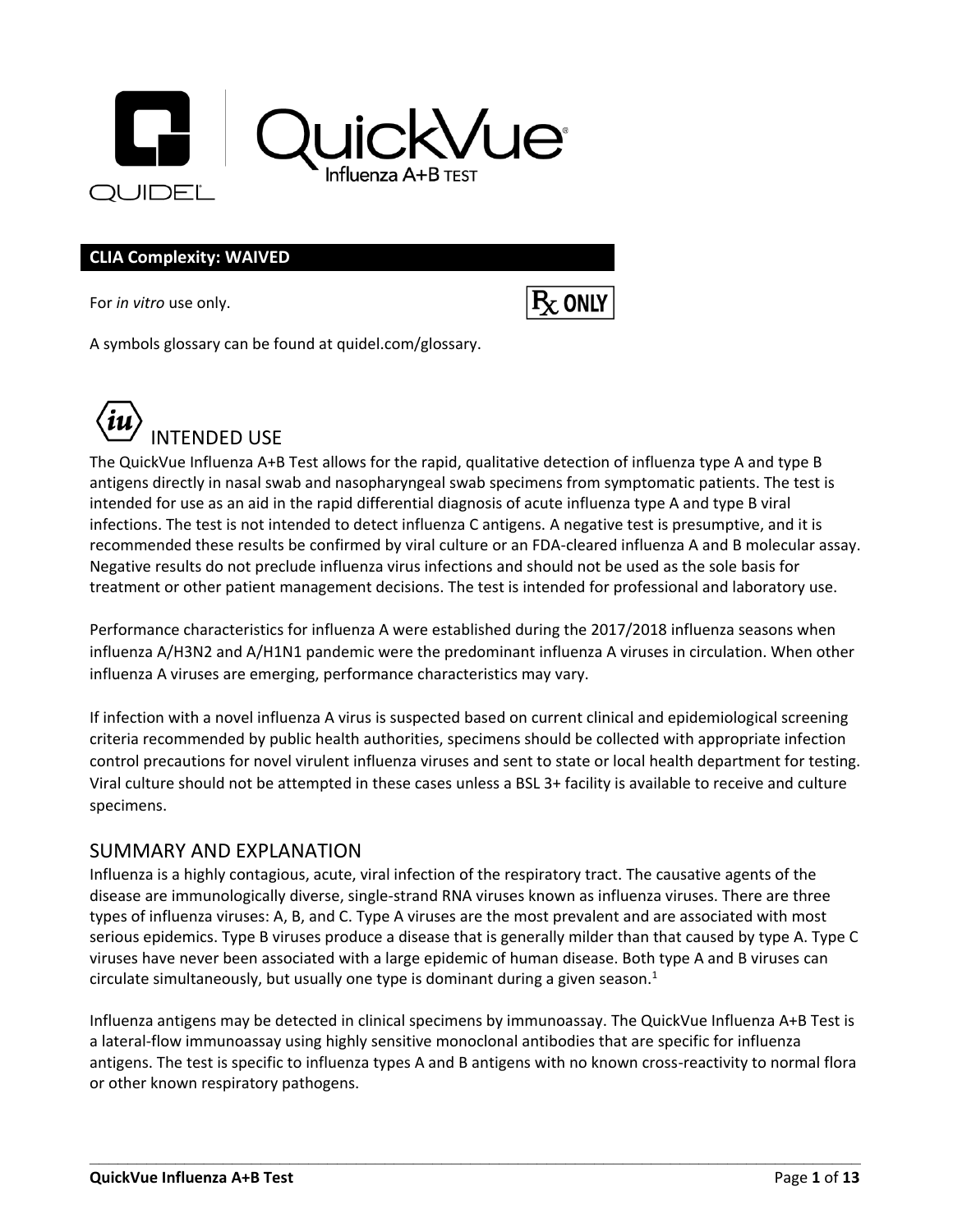# PRINCIPLE OF THE TEST

The QuickVue Influenza A+B Test involves the extraction of influenza A and B viral antigens. The patient specimen is placed in the Reagent Tube, during which time the virus particles in the specimen are disrupted, exposing internal viral nucleoproteins. After extraction, the Test Strip is placed in the Reagent Tube where nucleoproteins in the specimen will react with the reagents in the Test Strip.

If the extracted specimen contains influenza A or B antigens, a pink-to-red Test Line along with a blue procedural Control Line will appear on the Test Strip indicating a positive result. The Test Line for influenza A or B will develop at separate specified locations on the same Test Strip. If influenza A or B antigens are not present, or are present at very low levels, only the blue procedural Control Line will appear.

### REAGENTS AND MATERIALS SUPPLIED

#### *25-Test Kit: Catalog Number 20183*

#### ■ Shelf box containing:

- ► Individually Packaged Test Strips (25): Mouse monoclonal anti-influenza A and anti-influenza B antibodies
- ► Reagent Solution (25): Vials with 340 µL of salt solution
- ► Reagent Tubes (25): Lyophilized buffer with detergents and reducing agents
- ► Disposable Pipettes (25)
- ► Sterile Nasal Swabs (25)
- ► Positive Influenza Type A Control Swab (1): Swab is coated with non-infectious recombinant influenza A antigen
- ► Positive Influenza Type B Control Swab (1): Swab is coated with non-infectious recombinant influenza B antigen
- ► Negative Control Swab (1): Swab is coated with heat-inactivated, non-infectious Streptococcus C antigen
- ► Package Insert (1)
- ► Procedure Card (1)

#### MATERIALS NOT SUPPLIED

- Specimen containers
- Timer or watch

#### WARNINGS AND PRECAUTIONS

- For *in vitro* diagnostic use
- Do not use the kit contents beyond the expiration date printed on the outside of the box.
- Use appropriate precautions in the collection, handling, storage, and disposal of patient samples and used kit contents.<sup>2</sup>
- **■** Use of Nitrile or Latex gloves is recommended when handling patient samples.<sup>2</sup>
- The Test Strip must remain sealed in the protective foil pouch until use.
- The Reagent Solution contains a salt solution. If the solution contacts the skin or eye, flush with copious amounts of water.
- To obtain accurate results, you must follow the Package Insert.
- Inadequate or inappropriate specimen collection, storage, and transport may yield false negative test results.
- Seek specific training or guidance if you are not experienced with specimen collection and handling procedures.3,4
- If infection with a novel influenza A virus is suspected based on current clinical and epidemiological screening criteria recommended by public health authorities, specimens should be collected with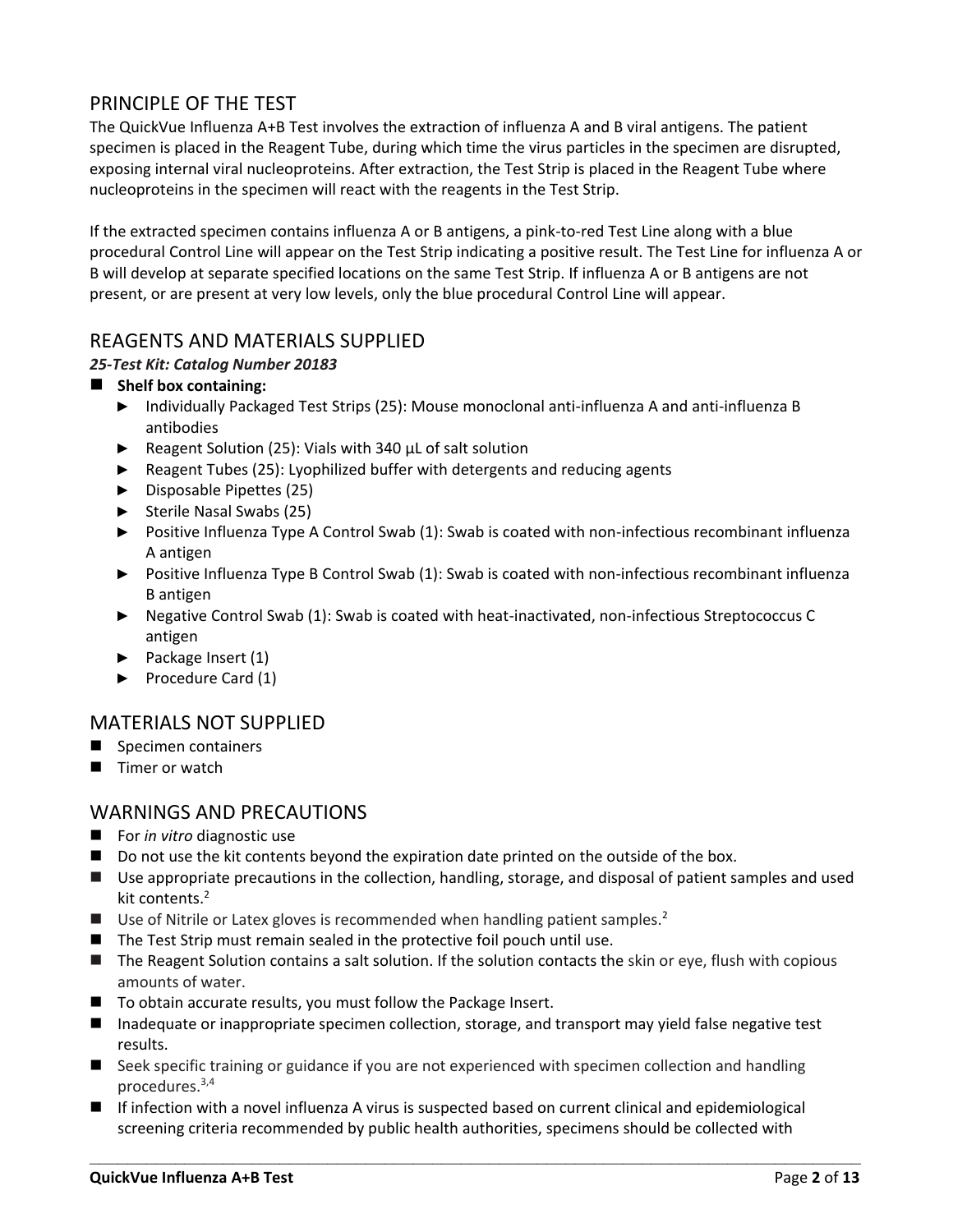appropriate infection control precautions for novel virulent influenza viruses and sent to state or local health departments for testing. Viral culture should not be attempted in these cases unless a BSL 3+ facility is available to receive and culture specimens.

- Although this test has been shown to detect cultured avian influenza viruses, including avian influenza A subtype H5N1 virus, the performance characteristics of this test with specimens from humans infected with H5N1 or other avian influenza viruses are unknown.
- $\blacksquare$  Testing should be performed in an area with adequate ventilation.
- Dispose of containers and unused contents in accordance with Federal, State and Local regulatory requirements.
- Wear suitable protective clothing, gloves, and eye/face protection when handling the contents of this kit.
- Wash hands thoroughly after handling.
- For additional information on hazard symbols, safety, handling and disposal of the components within this kit, please refer to the Safety Data Sheet (SDS) located at quidel.com.

#### KIT STORAGE AND STABILITY

Store the kit at room temperature, 59°F to 86°F (15°C to 30°C), out of direct sunlight. Kit contents are stable until the expiration date printed on the outer box. Do not freeze.

#### SPECIMEN COLLECTION AND HANDLING

**Proper specimen collection, storage, and transport are critical to the performance of this Test.3,4**

#### Specimen Collection

#### *Nasal Swab Sample:*

**For optimal test performance with a Nasal Swab specimen, use the Swabs supplied in the kit.**

It is important to obtain as much secretion as possible. Therefore, to collect a Nasal Swab sample, insert the sterile Swab into the nostril that presents the most secretion under visual inspection. Using gentle rotation, push the Swab until resistance is met at the level of the turbinates (less than one inch into the nostril). Rotate the Swab a few times against the nasal wall.

#### *Nasopharyngeal Swab Sample:*

It is important to obtain as much secretion as possible. Therefore, to collect a Nasopharyngeal Swab sample, carefully insert the sterile Swab into the nostril that presents the most secretions under visual inspection. Keep the Swab near the septum floor of the nose while gently pushing the Swab into the posterior nasopharynx. Rotate the Swab several times.

#### SPECIMEN TRANSPORT AND STORAGE

Specimens should be tested as soon as possible after collection.

#### **NOTE: QuickVue Influenza A+B Test performance testing Swab samples diluted in transport media has not been evaluated and established in clinical studies.**

#### QUALITY CONTROL

#### Built-in Control Features

The QuickVue Influenza A+B Test contains built-in procedural control features. The manufacturer's recommendation for daily control is to document these built-in procedural controls for the first sample tested each day.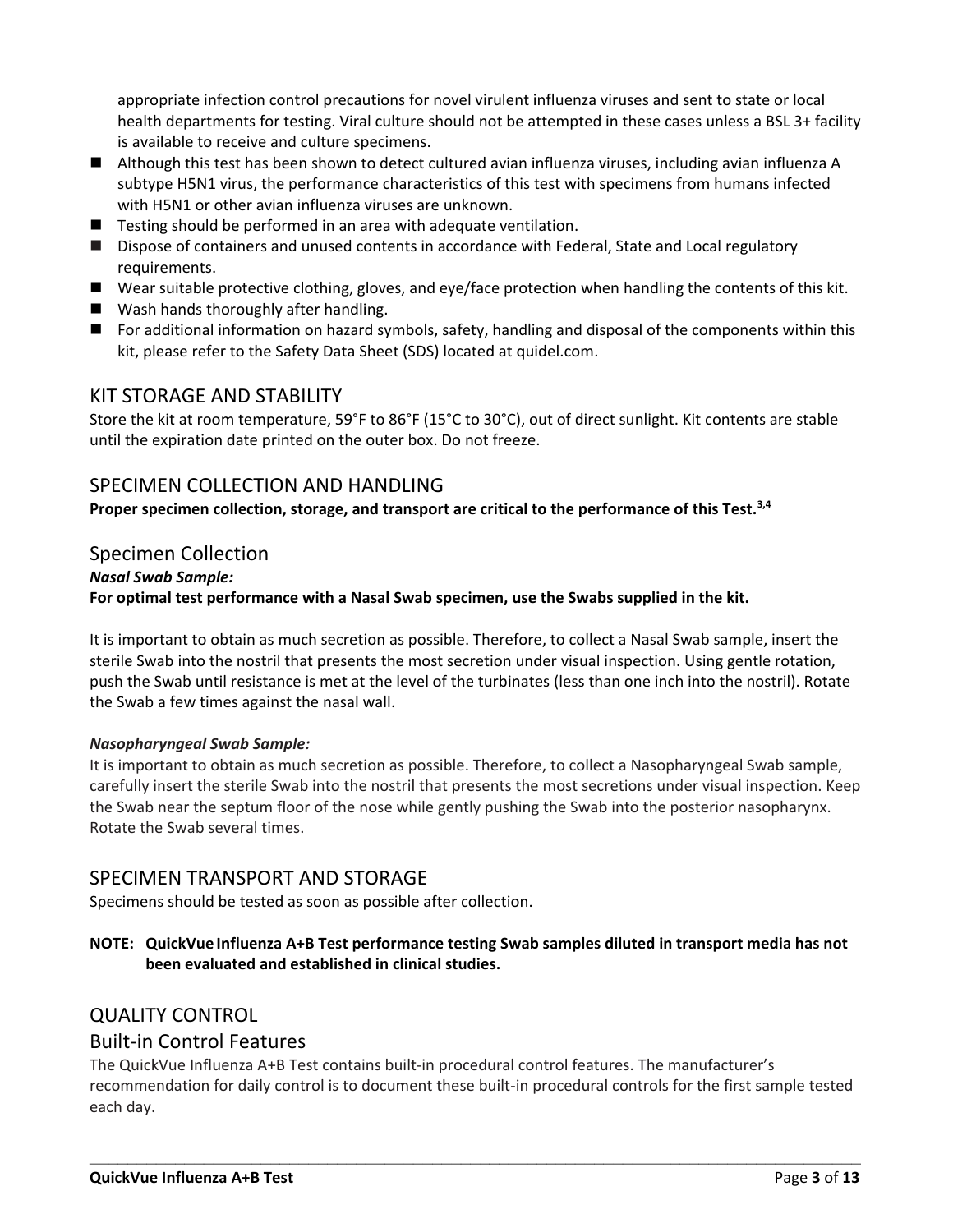The two-color result format provides a simple interpretation for positive and negative results. The appearance of a blue procedural Control Line provides several forms of positive control by demonstrating sufficient flow has occurred and the functional integrity of the Test Strip was maintained. **If the blue procedural Control Line does not develop at 10 minutes, the test result is considered invalid.**

A built-in negative control is provided by the clearing of red background color, verifying that the test has been performed correctly. Within 10 minutes, the result area should be white to light pink and allow the clear interpretation of the test result. **If background color appears and interferes with interpretation of the test result, the result is considered invalid.** Should this occur, review the procedure and repeat the test with a new Test Strip.

# External Quality Control

External controls may also be used to demonstrate that the reagents and assay procedure perform properly.

Quidel recommends that positive and negative controls be run once for each untrained operator, once for each new shipment of kits – provided that each different lot received in the shipment is tested – and as deemed additionally necessary by your internal quality control procedures, and in accordance with Local, State, and Federal regulations or accreditation requirements.

If the controls do not perform as expected, repeat the test or contact Quidel Technical Support before testing patient specimens.

External Positive and Negative Control Swabs are supplied in the kit and should be tested using the Nasal/Nasopharyngeal Swab Test Procedure provided in this Package Insert or in the Procedure Card.

# TEST PROCEDURE

**All clinical specimens must be at room temperature before beginning the assay.**

**Expiration date:** Check expiration on each individual test package or outer box before using. *Do not use any test past the expiration date on the label.*

# *Nasal/Nasopharyngeal Swab Procedure*

- 1. Dispense all of the Reagent Solution into the Reagent Tube. Gently swirl the Tube to dissolve its contents.
- 2. Place the patient Swab with sample into the Reagent Tube. Roll the Swab at least 3 times while pressing the head against the bottom and side of the Reagent Tube.

**\_\_\_\_\_\_\_\_\_\_\_\_\_\_\_\_\_\_\_\_\_\_\_\_\_\_\_\_\_\_\_\_\_\_\_\_\_\_\_\_\_\_\_\_\_\_\_\_\_\_\_\_\_\_\_\_\_\_\_\_\_\_\_\_\_\_\_\_\_\_\_\_\_\_\_\_\_\_\_\_\_**

**Leave the Swab in the Reagent Tube for 1 minute.**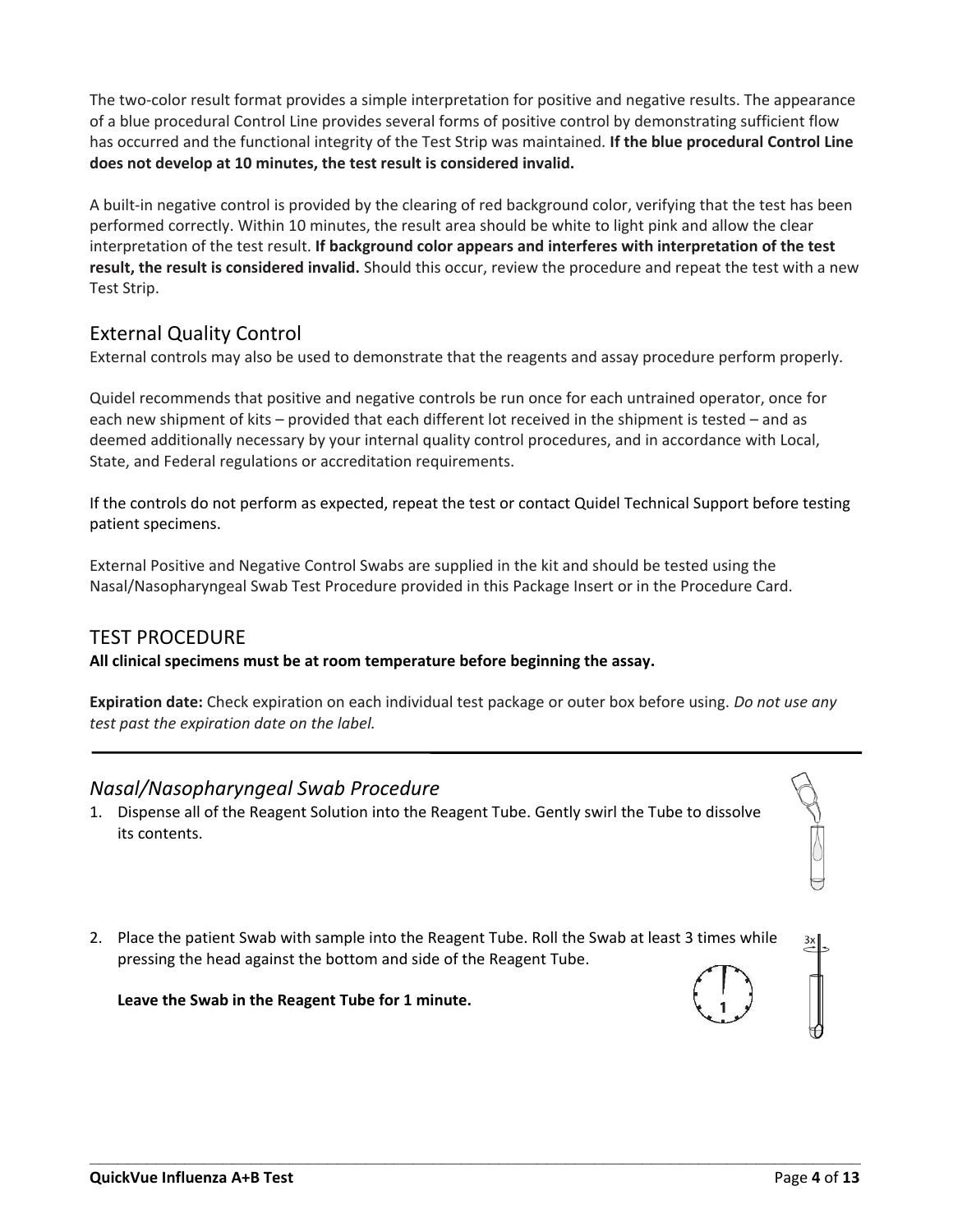- 3. Roll the Swab head against the inside of the Reagent Tube as you remove it. Dispose of the used Swab in accordance with your biohazard waste disposal protocol.
- 4. Place the Test Strip into the Reagent Tube with the arrows on the Test Strip pointing down. Do not handle or move the Test Strip until the test is complete and ready for reading.

5. Read result at 10 minutes. Some positive results may appear sooner. Do not read result after 10 minutes.

# INTERPRETATION OF RESULTS

### *Positive Result\*:*

At 10 minutes, the appearance of **ANY** shade of a pink-to-red Test Line, either above or below the blue Control Line, **AND** the appearance of a blue procedural Control Line indicates a positive result for the presence of influenza A and/or B viral antigen.  $(A+) (B+)$ 

Hold the test strip with the **arrows pointed down**.

- If the red line is above the Control Line, the test results are positive for type A. See image to the immediate right (A+).
- If the red line is **below** the Control Line, the test results are positive for type B. See image to the far right (B+).

*\*A positive result does not rule out co-infections with other pathogens or identify any specific influenza A virus subtype.*

# *Negative Result\*\*:*

At 10 minutes, the appearance of **ONLY** the blue procedural Control Line indicates influenza A and B viral antigen were not detected. A negative result should be reported as a presumptive negative for the presence of influenza antigen.

*\*\*A negative result does not exclude influenza viral infection. Negative results should be confirmed by cell culture.*







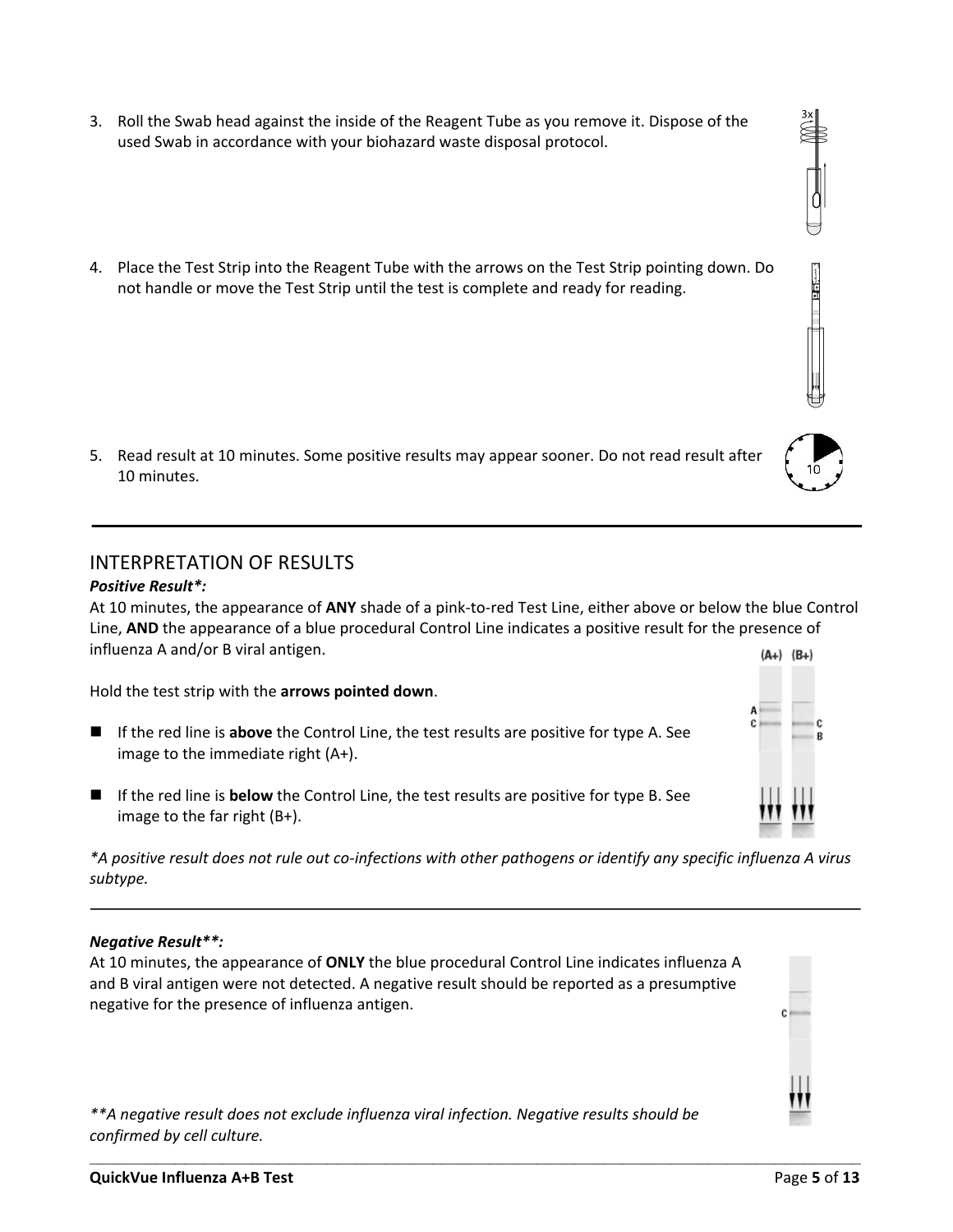#### *Invalid Result:*

**If at 10 minutes, the blue procedural Control Line does not appear**, even if any shade of a pink-to-red Test Line appears, **the result is considered invalid**. If at 10 minutes, the background color does not clear and it interferes with the reading of the test, the result is considered invalid. If the test is invalid, a new test should be performed with a new patient sample and a new Test Strip.



**NOTE: Co-infection with influenza A and B is rare. QuickVue Influenza A+B Test "dual positive" clinical specimens (influenza A and influenza B positive) should be re-tested. Repeatable influenza A and B "dual positive" results should be confirmed by viral culture or an FDAcleared influenza A and B molecular assay before reporting results.**

### LIMITATIONS

- The contents of this kit are to be used for the qualitative detection of influenza A and B antigen from nasal swab and nasopharyngeal swab specimens.
- A negative test result may occur if the level of antigen in a sample is below the detection limit of the test.
- Failure to follow the Test Procedure and Interpretations of Test Results may adversely affect test performance and/or invalidate the Test Result.

\_\_\_\_\_\_\_\_\_\_\_\_\_\_\_\_\_\_\_\_\_\_\_\_\_\_\_\_\_\_\_\_\_\_\_\_\_\_\_\_\_\_\_\_\_\_\_\_\_\_\_\_\_\_\_\_\_\_\_\_\_\_\_\_\_\_\_\_\_\_\_\_\_\_

- Test Results must be evaluated in conjunction with other clinical data available to the physician.
- Negative test results do not rule-out possible other non-influenza viral infections.
- Positive test results do not rule out co-infections with other pathogens.
- Positive test results do not identify specific influenza A virus subtypes.
- Children tend to shed virus more abundantly and for longer periods of time than adults. Therefore, testing specimens from adults will often yield lower sensitivity than testing specimens from children.
- Positive and negative predictive values are highly dependent on prevalence. False negative test results are more likely during peak activity when prevalence of disease is high. False positive test results are more likely during periods of low influenza activity when prevalence is moderate to low.
- Individuals who received nasally administered influenza A vaccine may have positive test results for up to 3 days after vaccination.
- Monoclonal antibodies may fail to detect, or detect with less sensitivity, influenza A viruses that have undergone minor amino acid changes in the target epitope region.
- If differentiation of specific influenza A subtypes and strains is needed, additional testing, in consultation with the State or Local public health department, is required.

#### EXPECTED VALUES

Seasonal outbreaks of influenza occur worldwide in both the northern and southern hemispheres causing widespread illness each winter. The average attack rate of influenza is 26-33 cases per 100 people per year. The risk of hospitalization is roughly 1/300 of those infected among the very young and elderly. Approximately 36,000 deaths in the U.S. are attributed to influenza or its complications each year. Ninety percent (90%) of deaths occur in those 65 years of age and older. During each of three major epidemics occurring in 1957 and 1968, more than 40,000 people died of influenza in the U.S. alone. In the 1918 pandemic, an estimated 50 million deaths resulted worldwide. In the multi-center clinical study conducted by Quidel during an influenza season in North America, an illness prevalence of 25% for type A and 15% for type B influenza was observed.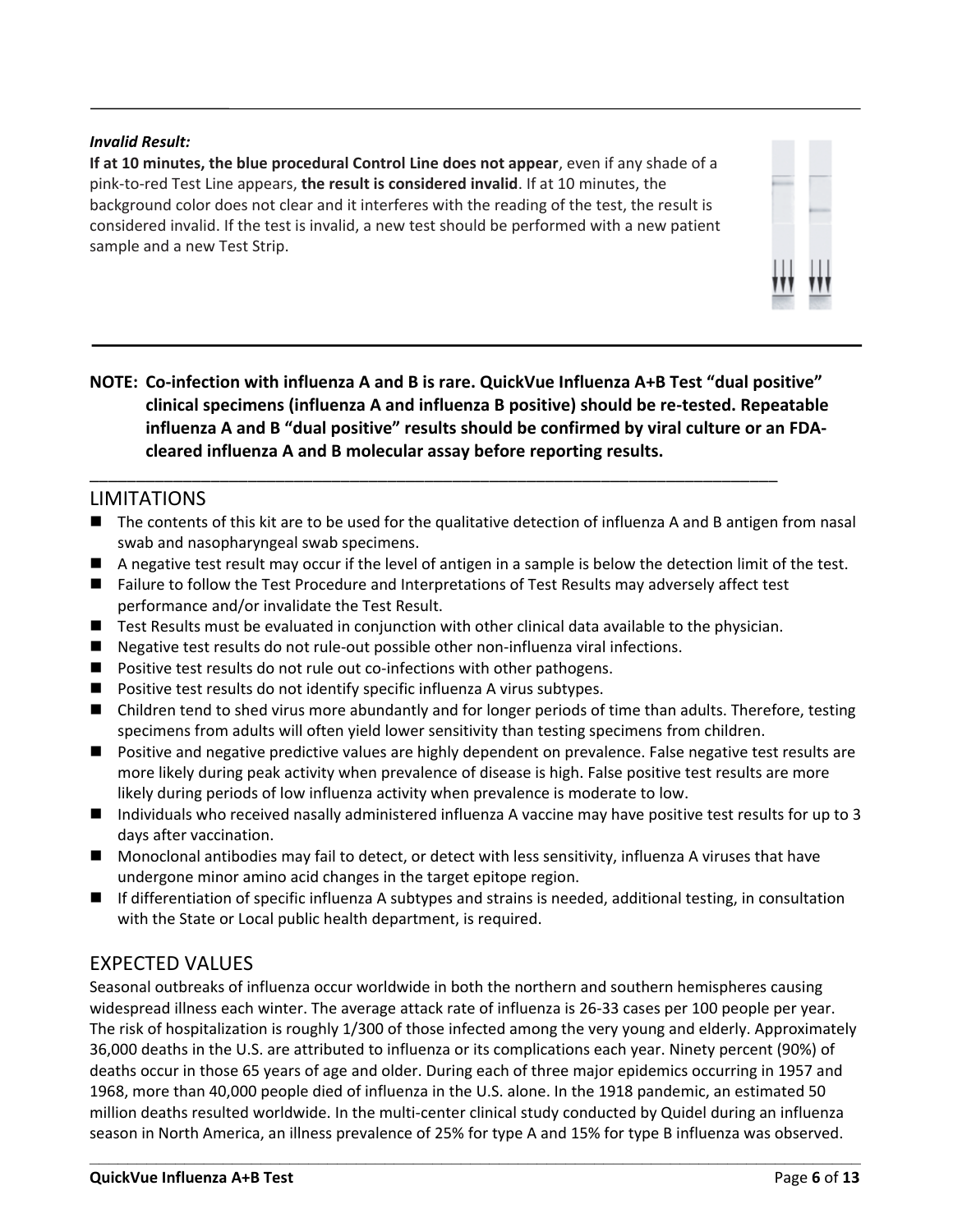# PERFORMANCE CHARACTERISTICS

## QuickVue Influenza A+B Test Performance vs. An FDA-Cleared Influenza A and B

#### Molecular Assay

#### *2017/2018 Clinical Study in the United States*

The performance of the QuickVue Influenza A+B Test was evaluated in a prospective multi-center field clinical study during two distinct influenza seasons in the United States, February through May 2017 and October 2017 through January 2018.

In this clinical study, the performance of the QuickVue Influenza A+B Test was compared to an FDA-cleared influenza A and B molecular assay. This study was conducted at five (5) clinical sites, which were CLIA waived test environments comprised of Urgent Care, Pediatric and General Practice offices. A total of forty-eight (48) operators from the five intended user sites participated in the study. The results are shown in Tables 1 and 2.

In this multi-center, point-of-care (POC) field trial, two (2) nasal or two (2) nasopharyngeal swab specimens were collected from each of a total of one thousand one hundred and eighty-three (1183) patients. All clinical samples were collected from symptomatic patients meeting the inclusion and exclusion criteria. Thirty-nine percent (39%) of the patients tested were <5 years of age, forty-one percent (41%) 5-<18 years of age, and twenty percent (20%) ≥18 years of age. Forty-eight percent (48%) were male and fifty-two percent (52%) were female.

On-site testing of one nasal swab or nasopharyngeal swab specimen in the QuickVue Influenza A+B Test was performed by CLIA waived test operators within one (1) hour of collection. This swab was incubated for one (1) minute with the Extraction Reagent Solution before addition of the dipstick. The other swab was placed in viral transport media and stored at 2°C to 8°C prior to testing with the FDA-cleared influenza A and B molecular assay.

#### **Table 1 QuickVue Influenza A+B Nasal/Nasopharyngeal Swab Performance versus the FDA-cleared Influenza A and B Molecular Assay (All Age Groups)**

| <b>INDICCUTUL ASSUY (AIL ASC OLDUPS)</b> |     |           |                         |               |    |           |                           |  |  |  |
|------------------------------------------|-----|-----------|-------------------------|---------------|----|-----------|---------------------------|--|--|--|
|                                          |     |           | <b>TYPE A</b>           | <b>TYPE B</b> |    |           |                           |  |  |  |
|                                          |     |           |                         |               |    |           |                           |  |  |  |
|                                          |     | Molecular | $PPA = 190/233 = 81.5%$ |               |    | Molecular | $PPA = 89/110 = 80.9%$    |  |  |  |
|                                          | ÷   |           | (95% C.I. 76.1%-86.0%)  |               | ÷  |           | (95% C.I. 72.6%-87.2%)    |  |  |  |
| QV Pos                                   | 190 | 21        |                         | QV Pos        | 89 | 10        |                           |  |  |  |
| QV Neg                                   | 43  | 924       | NPA = 924/945= 97.8%    | QV Neg        | 21 | 1058      | $NPA = 1058/1068 = 99.1%$ |  |  |  |
|                                          |     |           | (95% C.I. 96.6%-98.5%)  |               |    |           | (95% C.I. 98.3%-99.5%)    |  |  |  |
|                                          |     |           |                         |               |    |           |                           |  |  |  |

**Table 2 QuickVue Influenza A+B Nasal/Nasopharyngeal Swab Performance versus the FDA-cleared Influenza A and B Molecular Assay (by Age Group)**

|               |            | <5 years of age<br>$N = 458$ |            | 5-<18 years of age<br>$N = 480$ | ≥18 years of age<br>$N = 240$ |            |  |
|---------------|------------|------------------------------|------------|---------------------------------|-------------------------------|------------|--|
|               | <b>PPA</b> | <b>NPA</b>                   | <b>PPA</b> | <b>NPA</b>                      | <b>PPA</b>                    | <b>NPA</b> |  |
| <b>Type A</b> | 90.0%      | 98.2%                        | 80.4%      | 97.8%                           | 72.5%                         | 96.8%      |  |
|               | (63/70)    | (381/388)                    | (90/112)   | (360/368)                       | (37/51)                       | (183/189)  |  |
| Type B        | 84.2%      | 99.3%                        | 80.3%      | 98.8%                           | 80.0%                         | 99.1%      |  |
|               | (16/19)    | (436/439)                    | (61/76)    | (399/404)                       | (12/15)                       | (223/225)  |  |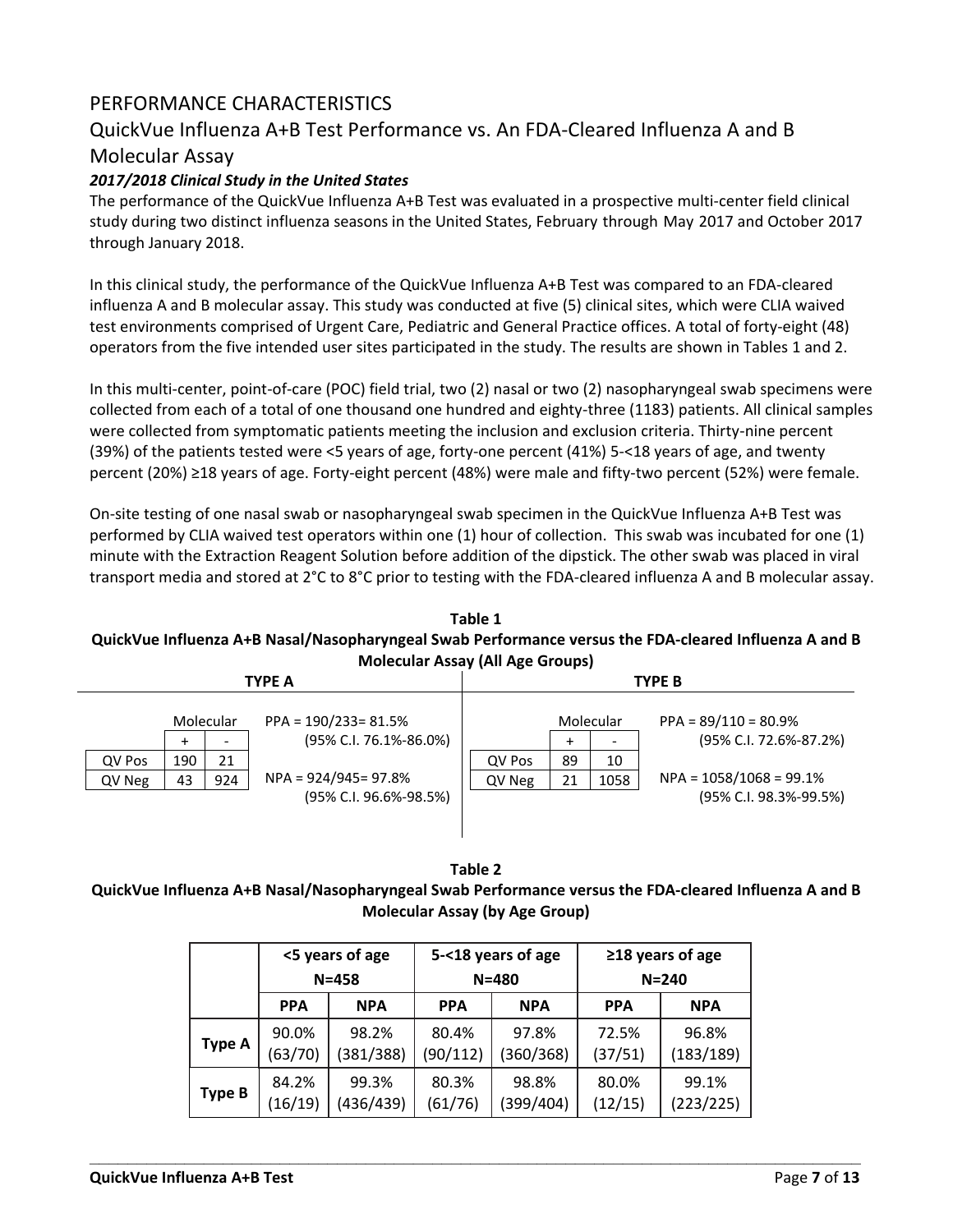# ANALYTICAL SPECIFICITY AND CROSS-REACTIVITY

The QuickVue Influenza A+B Test was evaluated with a total of 62 bacterial and viral isolates. Bacterial isolates were evaluated at a concentration between  $10^7$  and  $10^9$  org/mL. Viral isolates were evaluated at a concentration of at least  $10^4$ – $10^8$ TCID<sub>50</sub>/mL Adenovirus 18 and Parainfluenza virus 3 were tested at  $10^2$ TCID50/mL. None of the organisms or viruses listed below in Table 3 gave a positive result in the QuickVue Influenza A+B Test.

| <b>Bacterial Panel:</b>      | <b>Viral Panel:</b>               |
|------------------------------|-----------------------------------|
| Acinetobacter calcoaceticus  | Adenovirus 5 (Ad. 75)             |
| <b>Bacteroides fragilis</b>  | Adenovirus 7 (Gomen)              |
| Bordetella pertussis         | Adenovirus 10 (J.J.)              |
| Branhamella catarrhalis      | Adenovirus 18 (D.C.)              |
| Candida albicans             | Coronavirus OC43                  |
| Corynebacterium diphtheriae  | Coxsackievirus A9 (Bozek)         |
| Enterococcus faecalis        | Coxsackievirus B5 (Faulkner)      |
| Escherichia coli             | Cytomegalovirus (Towne)           |
| Gardnerella vaginalis        | Echovirus 2 (Cornelis)            |
| Haemophilus influenzae       | Echovirus 3 (Morrisey)            |
| Klebsiella pneumoniae        | Echovirus 6 (D'Amori)             |
| Lactobacillus casei          | Herpes simplex virus 1            |
| Lactobacillus plantarum      | Herpes simplex virus 2            |
| Legionella pneumophila       | Human Rhinovirus 2 (HGP)          |
| Listeria monocytogenes       | Human Rhinovirus 14 (1059)        |
| Mycobacterium avium          | Human Rhinovirus 16 (11757)       |
| Mycobacterium intracellulare | Measles (Edmonston)               |
| Mycobacterium tuberculosis   | Mumps (Enders)                    |
| Mycoplasma orale             | Parainfluenza virus 1 (Sendai)    |
| Mycoplasma pneumoniae        | Parainfluenza virus 2 (CA/Greer)  |
| Neisseria gonorrhoeae        | Parainfluenza virus 3 (C243)      |
| Neisseria meningitidis       | Respiratory Syncytial virus (A-2) |
| Neisseria sicca              | Respiratory Syncytial virus       |
| Neisseria subflava           | (Subgroup A, Long chain)          |
| Proteus vulgaris             | Rubella (RA 27/3)                 |
| Pseudomonas aeruginosa       | Varicella-Zoster (Ellen)          |
| Serratia marcescens          |                                   |
| Staphylococcus aureus        |                                   |
| Staphylococcus epidermidis   |                                   |
| Streptococcus mutans         |                                   |
| Streptococcus pneumoniae     |                                   |
| Streptococcus pyogenes       |                                   |
| Streptococcus sanguis        |                                   |
| Streptococcus sp. Gp. B      |                                   |
| Streptococcus sp. Gp. C      |                                   |
| Streptococcus sp. Gp. F      |                                   |
| Streptococcus sp. Gp. G      |                                   |

**Table 3 Analytical Specificity and Cross-Reactivity**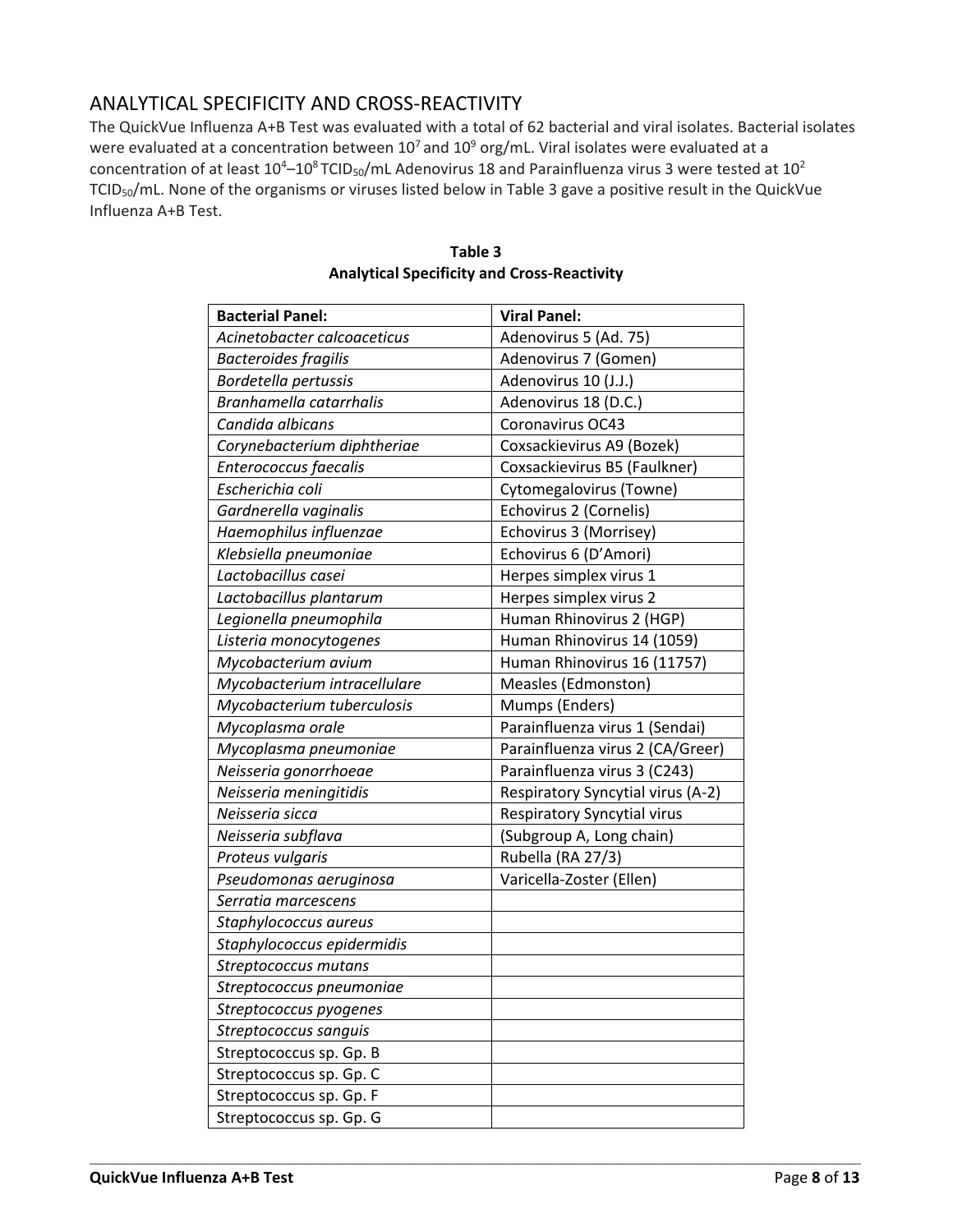## ANALYTICAL SENSITIVITY

Limit of detection was determined using a total of forty-eight (48) strains of human influenza viruses: thirtyfive (35) influenza A and thirteen (13) influenza B (Table 4).

|                      |              |             | <b>Minimum</b>         |                     |              |             | <b>Minimum</b>       |
|----------------------|--------------|-------------|------------------------|---------------------|--------------|-------------|----------------------|
|                      | <b>Viral</b> | Sub-        | <b>Detectable</b>      |                     | <b>Viral</b> | Sub-        | <b>Detectable</b>    |
| <b>Viral Strain</b>  | <b>Type</b>  | <b>Type</b> | Level                  | <b>Viral Strain</b> | <b>Type</b>  | <b>Type</b> | Level                |
|                      |              |             | TCID <sub>50</sub> /mL |                     |              |             | pfu/mL**             |
| New Caledonia/20/99  | Α            | <b>H1N1</b> | $1.63 \times 10^{3}$   | Fort Monmouth/1/47  | Α            | <b>H1N1</b> | $6.70 \times 10^{3}$ |
| California/04/09*    | Α            | <b>H1N1</b> | $4.4 \times 10^{3}$    | Aichi               | Α            | <b>H3N2</b> | $3.20 \times 10^{3}$ |
|                      |              |             |                        | Shangdong           | Α            | <b>H3N2</b> | $8.40 \times 10^{3}$ |
|                      |              |             | EID <sub>50</sub> /mL  | Maryland/91         | A            | <b>H1N1</b> | $1.00 \times 10^{4}$ |
| A/Anhui/1/2013*      | A            | <b>H7N9</b> | $7.90 \times 10^{6}$   | Japan/305/57        | Α            | <b>H2N2</b> | $1.30 \times 10^{4}$ |
|                      |              |             |                        | Johannesburg/94     | A            | <b>H3N2</b> | $1.44 \times 10^{4}$ |
|                      |              |             | pfu/mL**               | <b>Brazil</b>       | Α            | <b>H1N1</b> | $1.70 \times 10^{4}$ |
| Hong Kong            | Α            | <b>H3N2</b> | $6.60 \times 10^{-1}$  | Sydney              | A            | <b>H3N2</b> | $2.00 \times 10^{4}$ |
| Beijing/32/92        | Α            | <b>H3N2</b> | $3.30 \times 10^{0}$   | Bangkok             | A            | <b>H3N2</b> | $3.30 \times 10^{4}$ |
| Shanghai/11          | Α            | <b>H3N2</b> | $6.70 \times 10^{0}$   | Wuhan               | A            | <b>H3N2</b> | $3.30 \times 10^{4}$ |
| Shanghai/16          | Α            | <b>H3N2</b> | $1.00 \times 10^{1}$   | Beijing/353/89      | A            | <b>H3N2</b> | $3.30 \times 10^{5}$ |
| Victoria             | Α            | <b>H3N2</b> | $3.30 \times 10^{1}$   | Singapore/86        | A            | <b>H1N1</b> | $6.60 \times 10^{5}$ |
| Singapore/1/57       | Α            | <b>H2N2</b> | $6.70 \times 10^{1}$   | Texas/91            | Α            | <b>H1N1</b> | $1.60 \times 10^{7}$ |
| <b>Port Chalmers</b> | Α            | <b>H3N2</b> | $1.24 \times 10^{2}$   | Victoria            | B            |             | $1.40 \times 10^{4}$ |
| <b>USSR</b>          | A            | <b>H1N1</b> | $2.00 \times 10^{2}$   | Taiwan              | B            |             | $1.10 \times 10^{2}$ |
| Puerto Rico/8/34     | Α            | <b>H1N1</b> | $2.60 \times 10^{2}$   | Panama              | B            |             | $1.00 \times 10^{0}$ |
| New Jersey           | Α            | <b>H1N1</b> | $2.70 \times 10^{2}$   | Ann Arbor           | B            |             | 3.30 x $10^2$        |
| Taiwan               | Α            | <b>H1N1</b> | $3.30 \times 10^{2}$   | Singapore           | B            |             | 3.30 x $10^2$        |
| Tokyo/3/67           | Α            | <b>H2N2</b> | $3.40 \times 10^{2}$   | Lee                 | B            |             | $6.60 \times 10^{2}$ |
| Bayern               | Α            | <b>H1N1</b> | $6.60 \times 10^{2}$   | Hong Kong           | B            |             | $7.00 \times 10^{2}$ |
| Sichuan              | Α            | <b>H3N2</b> | $6.60 \times 10^{2}$   | Beijing/184/93      | B            |             | $1.66 \times 10^{3}$ |
| Beijing/352/89       | A            | <b>H3N2</b> | $7.70 \times 10^{2}$   | California          | B            |             | $3.30 \times 10^{3}$ |
| <b>NWS/33</b>        | Α            | <b>H1N1</b> | $1.00 \times 10^{3}$   | Maryland            | B            |             | $6.60 \times 10^{3}$ |
| Fort Warren/1/50     | Α            | <b>H1N1</b> | $1.70 \times 10^{3}$   | Yamagata/16/88      | B            |             | $6.70 \times 10^{3}$ |
| Mississippi          | Α            | <b>H3N2</b> | $1.70 \times 10^{3}$   | Harbin              | B            |             | $1.40 \times 10^{4}$ |
| Texas/77             | A            | <b>H1N1</b> | $3.30 \times 10^{3}$   | Stockholm           | B            |             | $3.30 \times 10^{5}$ |

#### **Table 4 Limit of Detection with Human Isolates of Influenza A and B**

TCID<sub>50</sub>/mL = 50% tissue culture infectious dose ; EID<sub>50</sub>/mL = 50% egg infective dose; pfu/mL = plaque-forming unit per milliliter.

\*Although this test has been shown to detect the 2009 H1N1 and H7N9 viruses cultured from a positive human respiratory specimens, the performance characteristics of this device with clinical specimens that are positive for the 2009 H1N1 or H7N9 infuenza viruses have not been established. The QuickVue Influenza A+B Test can distinguish between influenza A and B viruses, but it cannot differentiate influenza subtypes.

\*\*These viral strains were obtained from American Type Culture Collection (ATCC) with titer information, and the titers were not verified by Quidel. The performance characteristics for influenza A virus subtypes emerging as human pathogens have not been established.

Analytical reactivity was further evaluated using a total of twenty-four (24) influenza A viruses isolated from birds and mammals. The QuickVue Influenza A+B Test detected all of the strains examined (Table 5).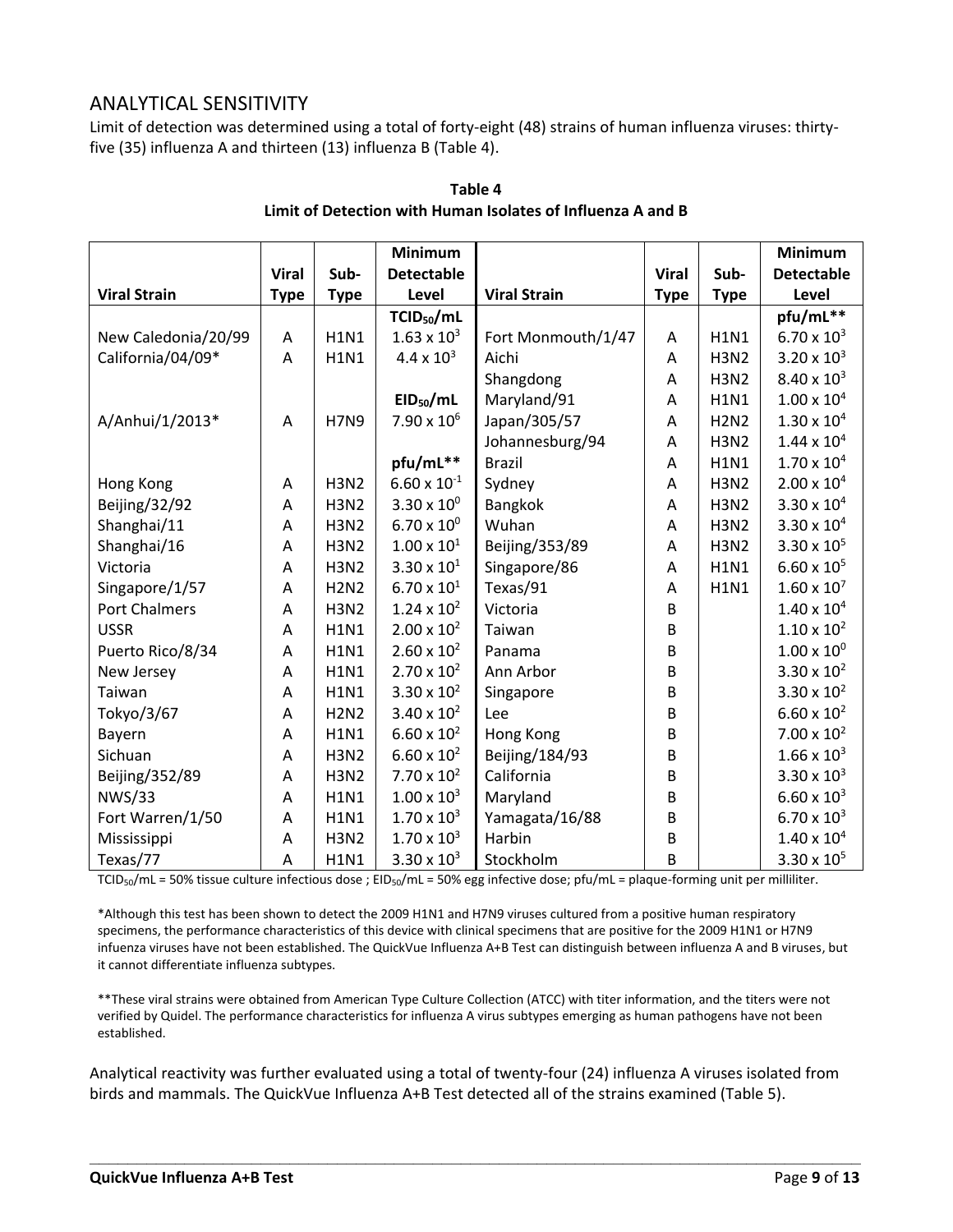|                              | <b>Viral</b> | <b>Viral</b>   |  |
|------------------------------|--------------|----------------|--|
| Viral Strain*                | <b>Type</b>  | <b>Subtype</b> |  |
| Duck/Tottori/723/80          | A            | <b>H1N1</b>    |  |
| Duck/Alberta                 | A            | <b>H1N1</b>    |  |
| Duck/Hokkaido/17/01          | Α            | <b>H2N2</b>    |  |
| Duck/Mongolia/4/03           | Α            | <b>H3N8</b>    |  |
| Duck/Ukraine/1/63            | Α            | <b>H3N8</b>    |  |
| Equine/Miami/1/63            | Α            | <b>H3N8</b>    |  |
| Duck/Czech/56                | A            | <b>H4N6</b>    |  |
| Hong Kong/483/97             | Α            | <b>H5N1</b>    |  |
| Hong Kong/156/97             | Α            | <b>H5N1</b>    |  |
| Chicken/Yamaguchi/7/04       | Α            | <b>H5N1</b>    |  |
| A/Chicken/Vietnam/33/04      | Α            | <b>H5N1</b>    |  |
| A/Vietnam/3028/04            | Α            | <b>H5N1</b>    |  |
| A/Thailand/MK2/04            | Α            | <b>H5N1</b>    |  |
| Duck/Pennsylvania/10128/84   | A            | <b>H5N2</b>    |  |
| Turkey/Massachusetts/3740/65 | Α            | <b>H6N2</b>    |  |
| Seal/Massachusetts/1/80      | A            | <b>H7N7</b>    |  |
| Turkey/Ontario/67            | Α            | <b>H8N4</b>    |  |
| Turkey/Wisconsin/66          | Α            | <b>H9N2</b>    |  |
| Chicken/Germany/N/49         | A            | H10N7          |  |
| Duck/England/56              | Α            | H11N6          |  |
| Duck/Alberta/60/76           | A            | H12N5          |  |
| Gull/Maryland/704/77         | Α            | H13N6          |  |
| Mallard/Astrakhan/263/82     | A            | H14N5          |  |
| Duck/Australia/341/83        | Α            | <b>H15N8</b>   |  |

**Table 5 Analytical Reactivity with Bird and Mammal Isolates of Influenza A**

\*Performance characteristics for detecting influenza A virus from human specimens when these or other influenza A virus subtypes are emerging as human pathogens have not been established.

# INTERFERING SUBSTANCES

Whole blood, and several over-the-counter (OTC) products and common chemicals were evaluated and did not interfere with the QuickVue Influenza A+B Test at the levels tested: whole blood (2%); three OTC mouthwashes (25%); three OTC throat drops (25%); three OTC nasal sprays (10%); 4-Acetamidophenol (10 mg/mL); Acetylsalicylic Acid (20 mg/mL); Chlorpheniramine (5 mg/mL); Dextromethorphan (10 mg/mL); Diphenhydramine (5 mg/mL); Ephedrine (20 mg/mL); Guaiacol glyceryl ether (20 mg/mL); Oxymetazoline (10 mg/mL); Phenylephrine (100 mg/mL); and Phenylpropanolamine (20 mg/mL).

# PRECISION STUDIES

The total, within-run, and between-run performance of the QuickVue Influenza A+B Test was evaluated for precision. A panel consisting of two different levels of influenza A antigen (Johannesburg/82/96; weak positive and strong positive) and two different levels of influenza B antigen (Harbin/7/94; weak positive and strong positive) were repeated five times with a single lot of QuickVue Influenza A+B Test on three different days. One hundred percent (100%) accuracy was obtained for all specimens tested.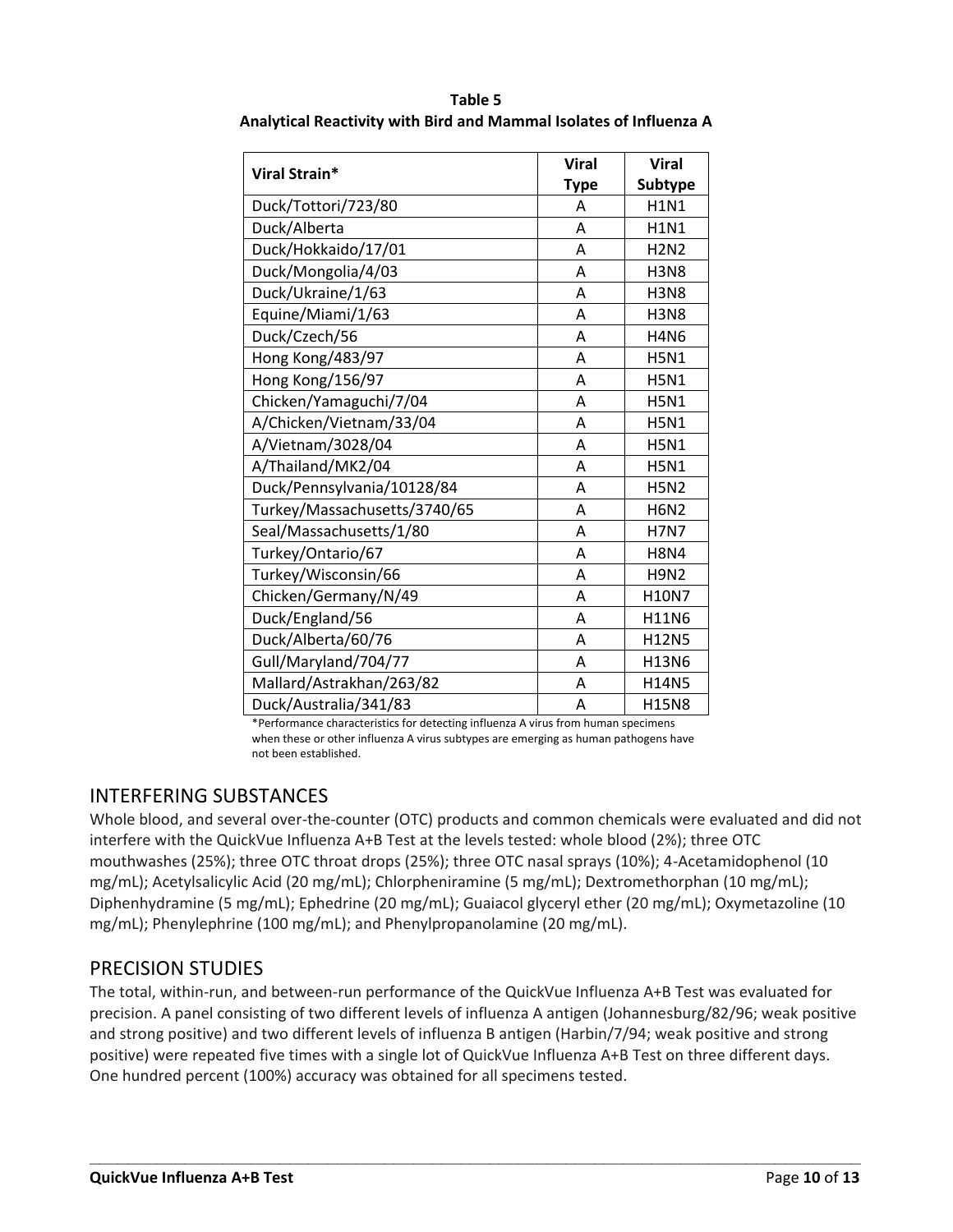# PHYSICIAN'S OFFICE LABORATORY (POL) STUDIES

An evaluation of the QuickVue Influenza A+B Test was conducted at three Physicians' Offices using a panel of 180 coded specimens. Testing was performed by physician office personnel with diverse educational backgrounds and work experiences at three different locations. The proficiency panel contained negative, low positive and moderate positive specimens. Each specimen level was tested at each site in replicates of at least six over a period of 3 days.

The results obtained at each site agreed >99% with the expected results. No significant differences were observed within run (six replicates), between runs (three different days) or between sites (three POL sites).

### **ASSISTANCE**

If you have any questions regarding the use of this product or to report a problem, please contact Quidel Technical Support at 1.800.874.1517 (in the U.S.) or [technicalsupport@quidel.com.](mailto:technicalsupport@quidel.com) If outside the U.S., further information can be obtained from your distributor, or directly from Quidel at one of the numbers listed below. Reference **quidel.com** to see more options for Support.

| Country                                    | <b>Phone</b>              | <b>E Mail Address</b>            |  |  |
|--------------------------------------------|---------------------------|----------------------------------|--|--|
|                                            | +353 (91) 412 474 (main)  | emeatechnicalsupport@quidel.com  |  |  |
| Europe, Middle East and Africa             | 0 1800 200441 (toll free) |                                  |  |  |
| Austria                                    | +43 316 231239            |                                  |  |  |
| Belgium                                    | +32 (2) 793 0180          |                                  |  |  |
| France                                     | 0 (805) 371674            |                                  |  |  |
| Germany                                    | +49 (0) 7154 1593912      |                                  |  |  |
| <b>Netherlands</b>                         | 0 800 0224198             |                                  |  |  |
| Switzerland                                | 0 800 554864              |                                  |  |  |
| United Kingdom                             | 08003688248               |                                  |  |  |
| Ireland                                    | +353 (91) 412 474         |                                  |  |  |
| Italy                                      | +39 (800) 620 549         |                                  |  |  |
| North America, Asia-Pacific, Latin America | 858.552.1100              | technicalsupport@quidel.com      |  |  |
| Canada                                     | 437.266.1704 (main)       | technicalsupport@quidel.com      |  |  |
|                                            | 888.415.8764 (toll free)  |                                  |  |  |
| China                                      | 0400 920 9366 or          | chinatechnicalservice@quidel.com |  |  |
|                                            | +86 021 3217 8300         |                                  |  |  |

# **REFERENCES**

1. Murphy, B.R., and R.G. Webster. Orthomyxoviruses, In: Fields Virology, 3rd edition, B.N. Fields, D.M. Knipe, P.M. Howley, et al. (eds.), Lippincott-Raven, Philadelphia. 1996, pp. 1397–1445.

- 2. Biosafety in Microbiological and Biomedical Laboratories, 5<sup>th</sup> Edition. U.S. Department of Health and Human Services, CDC, NIH, Washington, DC (2007).
- 3. Henretig F.M. MD, King C. MD. Textbook of Pediatric Procedures, Chapter 123 Obtaining Biologic Specimens Williams and Williams (April 1997).
- 4. The Clinical Virology Laboratory, Department of Laboratory Medicine at Yale: [http://info.med.yale.edu/labmed/virology/booklet.html.](http://info.med.yale.edu/labmed/virology/booklet.html)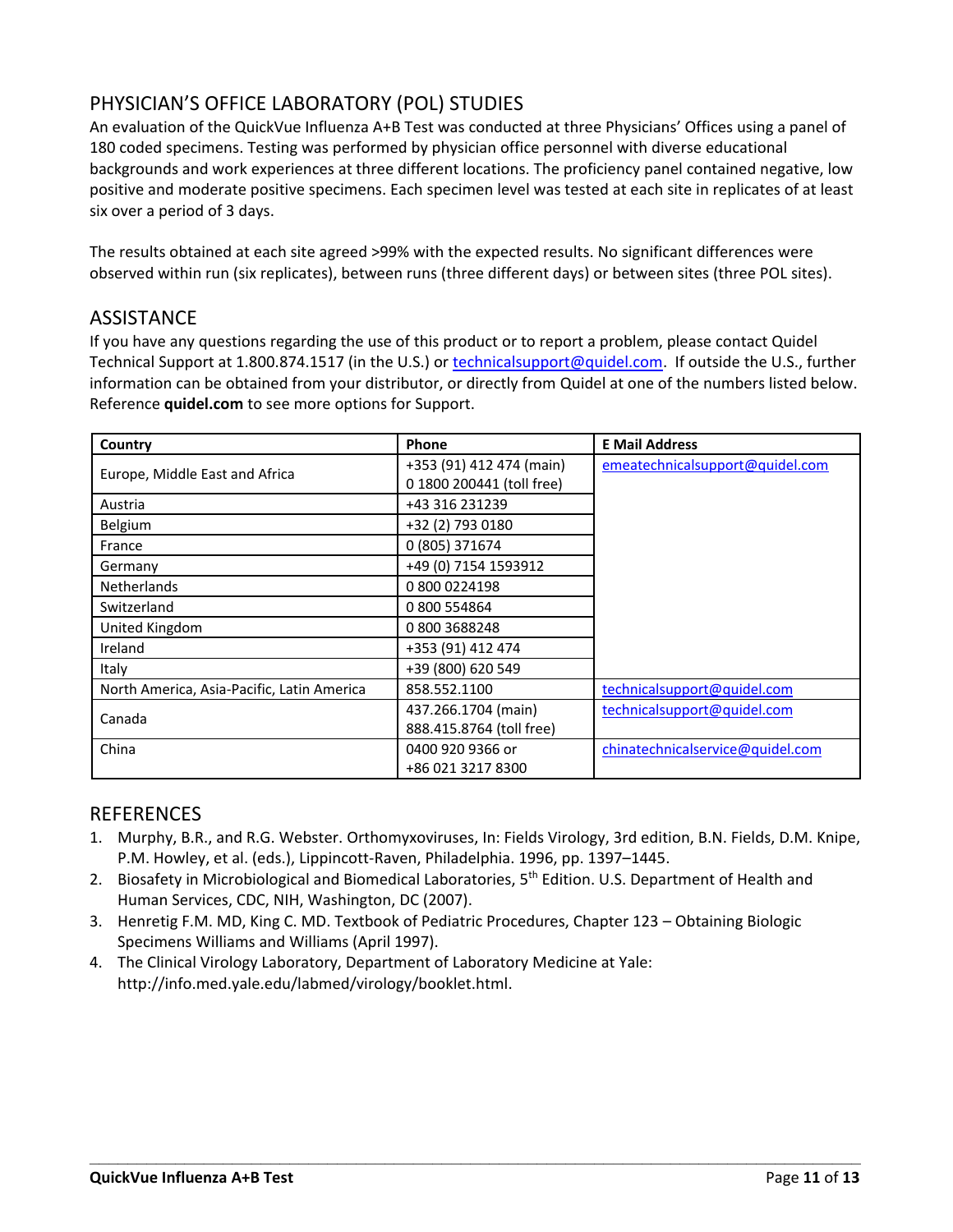

20183 – QuickVue Influenza A+B 25 Test Kit

**IVD** 

 $\epsilon$ 



MDSS GmBH Schiffgraben 41 30175 Hannover, Germany





**Quidel Corporation** 10165 McKellar Court San Diego, CA 92121 USA **quidel.com**

**Swab**

F 2797

MDD 93/42/EEC



Emergo Europe Prinsessegracht 20, 2514 AP The Hague, The Netherlands

**\_\_\_\_\_\_\_\_\_\_\_\_\_\_\_\_\_\_\_\_\_\_\_\_\_\_\_\_\_\_\_\_\_\_\_\_\_\_\_\_\_\_\_\_\_\_\_\_\_\_\_\_\_\_\_\_\_\_\_\_\_\_\_\_\_\_\_\_\_\_\_\_\_\_\_\_\_\_\_\_\_**



Puritan Medical Products Company LLC 31 School Street Guilford, Maine 04443-0149

**1350314EN00 (03/22)**